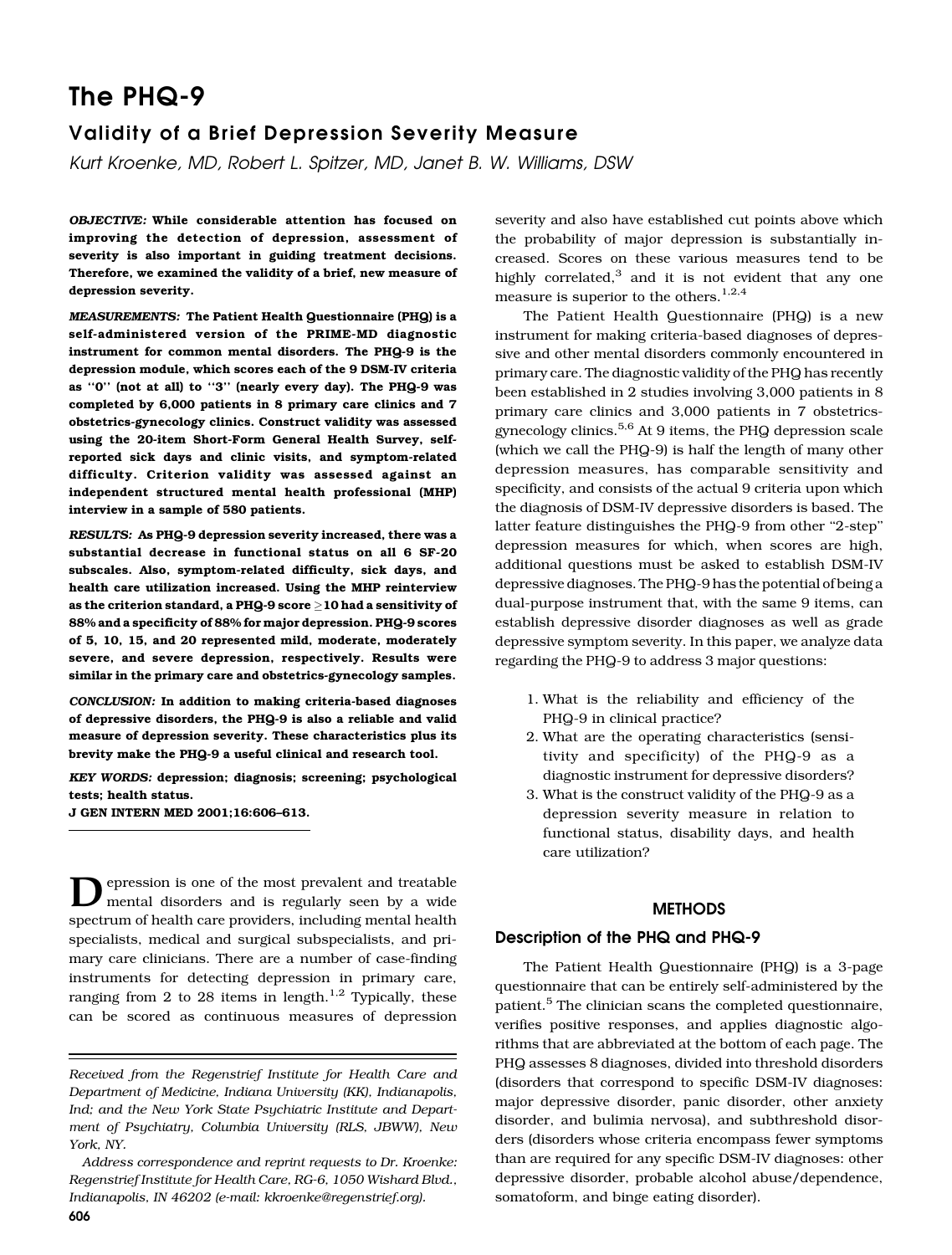The PHQ-9 (Appendix) is the 9-item depression module from the full PHQ. Major depression is diagnosed if 5 or more of the 9 depressive symptom criteria have been present at least 'more than half the days" in the past 2 weeks, and 1 of the symptoms is depressed mood or anhedonia. Other depression is diagnosed if 2, 3, or 4 depressive symptoms have been present at least 'more than half the days" in the past  $2$  weeks, and  $1$  of the symptoms is depressed mood or anhedonia. One of the 9 symptom criteria ("thoughts that you would be better off dead or of hurting yourself in some way") counts if present at all, regardless of duration. As with the original PRIME-MD, before making a final diagnosis, the clinician is expected to rule out physical causes of depression, normal bereavement, and history of a manic episode.

As a severity measure, the PHQ-9 score can range from 0 to 27, since each of the 9 items can be scored from 0 (not at all) to 3 (nearly every day). An item was also added to the end of the diagnostic portion of the PHQ-9 asking patients who checked off any problems on the questionnaire: How difficult have these problems made it for you to do your work, take care of things at home, or get along with other people?"

#### PHQ Study Samples and Procedures

From May 1997 to November 1998, 3,890 patients, 18 years or older, were invited to participate in the PHQ Primary Care Study.<sup>5</sup> There were 190 who declined to participate, 266 who started but did not complete the questionnaire (often because there was inadequate time before seeing their physician), and 434 whose questionnaires were not entered into the data set because the equivalent of approximately 1 page (20 items) was not completed. This resulted in the 3,000 primary care patients reported here (1,422 from 5 general internal medicine clinics and 1,578 from 3 family practice clinics). From May 1997 to March 1999, 3,636 patients, 18 years or older, were approached to participate in the PHQ Obstetrics-Gynecology (Ob-Gyn) Study.<sup>6</sup> There were 245 patients who declined to participate, 127 who started but did not complete the questionnaire, and 264whose questionnaires were not entered into the data set because the equivalent of approximately 1 page was not completed. This resulted in the 3,000 subjects from 7 obstetrics-gynecology (ob-gyn) sites. All sites used one of 2 subject selection methods to minimize sampling bias: either consecutive patients for a given clinic session or every nth patient until the intended quota for that session was achieved. Patient characteristics are summarized in Table 1. Besides being entirely women, the ob-gyn sample had a younger average age, more Hispanic subjects, lower average education, and less medical comorbidity.

A total of 62 physicians participated in the PHQ Primary Care Study (21 general internal medicine and 41 family practice [19 of who were family practice residents]). Their mean age was 37 years (standard deviation [SD], 6.5),

| <b>Patient Characteristic</b> | Study 1 PHQ<br><b>Primary Care</b> | Study 2 PHQ<br>Ob-gyn |
|-------------------------------|------------------------------------|-----------------------|
| Subjects, $N$                 | 3,000                              | 3,000                 |
| Established clinic patient, % | 80                                 | 71                    |
| Mean age, $y \pm SD$          | $46 \pm 17$                        | $31 \pm 11$           |
| Women. %                      | 66                                 | 100                   |
| Race, %                       |                                    |                       |
| White                         | 79                                 | 39                    |
| African American              | 13                                 | 15                    |
| Hispanic                      | $\overline{4}$                     | 39                    |
| Marital status, %             |                                    |                       |
| Married                       | 48                                 | 52                    |
| Never married                 | 23                                 | 33                    |
| Divorced/separated/widowed    | 29                                 | 15                    |
| Education. %                  |                                    |                       |
| College graduate              | 27                                 | 16                    |
| Partial college               | 27                                 | 25                    |
| High school graduate only     | 33                                 | 32                    |
| Less than high school         | 13                                 | 27                    |
| Medical conditions, %         |                                    |                       |
| Hypertension                  | 25                                 | 2                     |
| Arthritis                     | 11                                 | 1                     |
| <b>Diabetes</b>               | 8                                  | 1                     |
| Pulmonary                     | 7                                  | $\overline{2}$        |

Table 1. Characteristics of Patients in the PHQ Primary Care and Obstetrics-gynecology Studies

and 63% were male. A total of 40 physicians and 21 nurse practitioners participated in the PHQ Ob-Gyn. Their mean age was 39 years (SD, 8.9), and 48% were male.

Before seeing the physician, all patients completed the PHQ. Additionally, they completed the Medical Outcomes Study Short-Form General Health Survey (SF-20).<sup>7</sup> The SF-20 measures functional status in 6 domains (all scores from 0 to 100: 100=best health). Also, patients estimated the number of physician visits and disability days during the past 3 months.

### Mental Health Professional (MHP) Validation Interviews

To determine the agreement of PHQ diagnoses with those of MHPs, midway through the PHQ Primary Care Study, a MHP (a PhD clinical psychologist or 1 of 3 senior psychiatric social workers) attempted to interview by telephone all subsequently entered subjects who had a telephone, agreed to be interviewed, and could be contacted within 48 hours. All except 1 site participated in these validation interviews. The MHP was blinded to the results of the PHQ. The rationale and further details of the MHP telephone interview, which used the overview from the  $SCID<sup>8</sup>$  and diagnostic questions from the PRIME-MD, are described in the original PRIME-MD report.<sup>9</sup> To examine test-retest reliability, the MHP graded the 9 PRIME-MD questions assessing DSM-IV symptoms using the same 4 response options as the PHQ-9 (i.e., not at all, several days, more than half the days, nearly every day).

The 580 subjects who had a MHP interview within 48 hours of completing the PHQ were, within each site, similar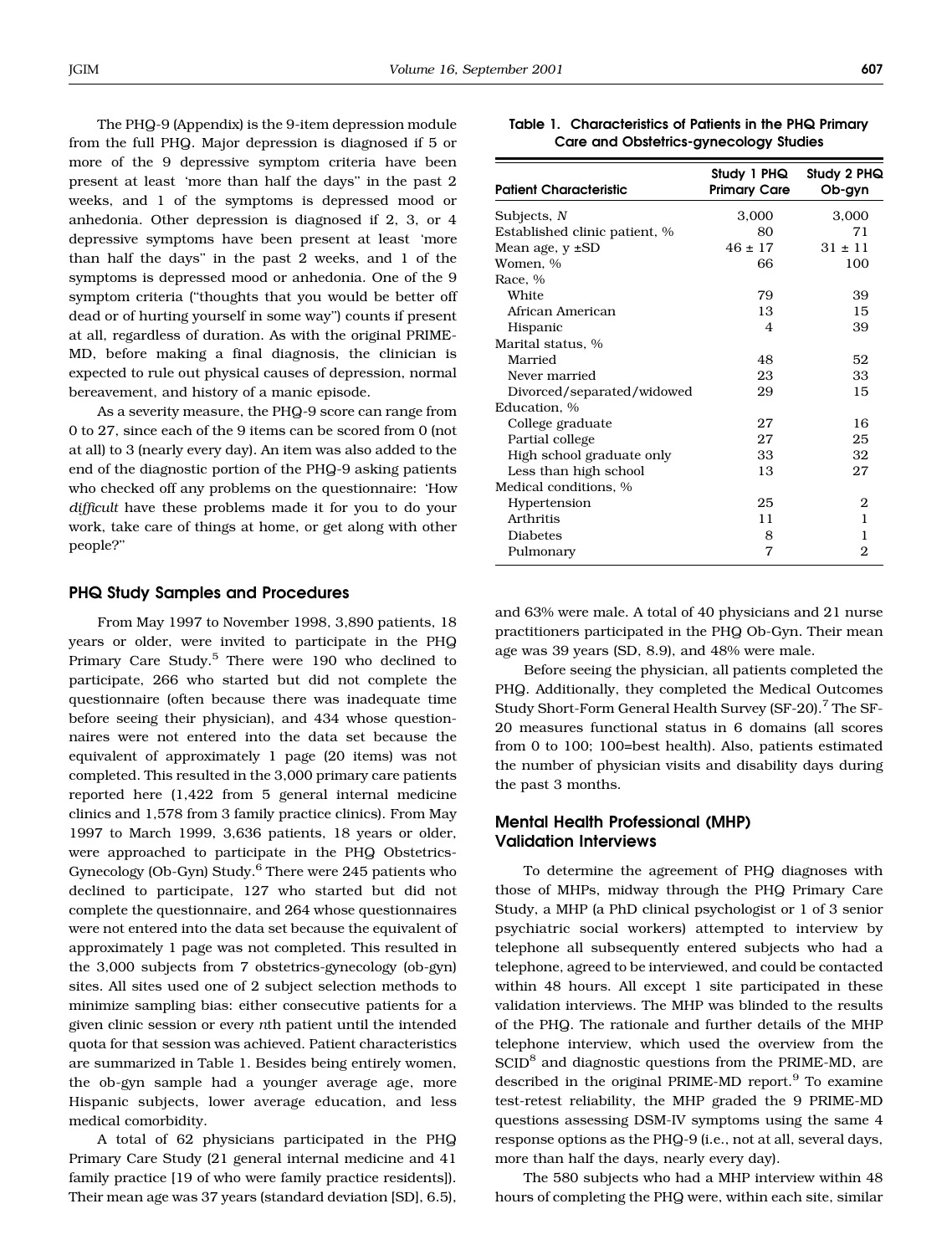to patients not reinterviewed in terms of demographic profile, functional status, and frequency of psychiatric diagnoses. Agreement between the PHQ diagnoses and the MHP diagnoses was examined. One modification from the original PRIME-MD algorithm was necessary. The number of criteria required for diagnosing major depressive disorder could remain the same as in DSM-IV, i.e., 5 of 9 during the past 2 weeks. However, because the PHQ response set was expanded from the simple "yes/no" in the original PRIME-MD to 4 frequency levels, lowering the PHQ threshold from "nearly every day" to "more than half the days" raised the sensitivity from 37% to 73% while maintaining high specificity (94%).

### Analysis

For most analyses, the PHQ-9 score was divided into the following categories of increasing severity:  $0-4$ ,  $5-9$ , 10 - 14, 15 - 19, and 20 or greater. These categories were chosen for several reasons. The first was pragmatic, in that the cut points of 5, 10, 15, and 20 are simple for clinicians to remember and apply. The second reason was empiric, in that using different cut points did not noticeably change the associations between increasing PHQ-9 severity and measures of construct validity.

For analyses assessing the operating characteristics of various PHQ-9 intervals or cut points, diagnostic status (major depressive disorder, other depressive disorder, or no depressive disorder) was that assigned by the independent MHP structured psychiatric interview. The latter is considered the criterion standard and provides the most conservative estimate of the operating characteristics of the PHQ-9 score. Besides calculating sensitivity and specificity of the PHQ-9 over various intervals, we also determined likelihood ratios $10$  and conducted ROC curve analysis $11$  as quantitative methods for combining sensitivity and specificity into a single metric.

Construct validity of the PHQ-9 as a measure of depression severity was assessed by examining functional status (the 6 SF-20 scales), disability days, symptomrelated difficulty, and health care utilization (clinic visits) over the 5 PHQ-9 intervals. Analysis of covariance was used, with PHQ-9 category as the independent variable and adjusting for age, gender, race, education, study site, and number of physical disorders. Bonferroni's correction was used to adjust for multiple comparisons.

### RESULTS

### Reliability and Efficiency of the PHQ-9

The internal reliability of the PHQ-9 was excellent, with a Cronbach's  $\alpha$  of 0.89 in the PHQ Primary Care Study and 0.86 in the PHQ Ob-Gyn Study. Test-retest reliability of the PHQ-9 was also excellent. Correlation between the PHQ-9 completed by the patient in the clinic and that administered telephonically by the MHP within 48 hours was 0.84, and the mean scores were nearly identical (5.08 vs 5.03).

In 85% of cases clinicians required less than 3 minutes to review responses on the full 3-page PH $Q<sub>1</sub>$ <sup>5</sup> which consists of 5 modules and 28 to 58 items (depending upon the number of skip-outs). Although time to review the PHQ depression items was not measured separately, it is unlikely this took more than a minute, since the PHQ-9 includes less than one third of the items contained in the full PHQ.

# Distribution of PHQ-9 Scores According to Depression Diagnostic Status

Table 2 shows the distribution of PHQ-9 scores according to depression diagnostic status in the 580 patients interviewed by a mental health professional who was blinded to the PHQ-9 results. The mean PHQ-9 score was 17.1 (SD, 6.1) in the 41 patients diagnosed by the MHP as having major depression: 10.4(SD, 5.4) in the 65 patients diagnosed as other depressive disorder: and 3.3 (SD, 3.8) in the 474 patients with no depressive disorder. The vast majority of patients (93%) with no depressive disorder had a PHQ-9 score less than 10, while most patients (88%) with major depression had scores of 10 or greater. Scores less than 5 almost always signified the absence of a depressive disorder: scores of 5 to 9 predominantly represented patients with either no depression or subthreshold (i.e., other) depression: scores of 10 to 14 represented a spectrum of patients; and scores of 15 or greater usually indicated major depression.

### Criterion Validity of PHQ-9 Assessed by Mental Health Professional Interview

Because PHQ-9 scores in the 10 to 15 range appear to represent an important "gray zone," we conducted a more detailed examination of the operating characteristics of various cut points in this range. Table 3 displays the sensitivity, specificity, and likelihood ratios for different PHQ-9 thresholds in diagnosing major depression in the 580 patients who had a MHP interview. For example, a patient with major depression is 6 times more likely than a

| Table 2. Distribution of PHQ-9 Scores According to |
|----------------------------------------------------|
| <b>Depression Diagnostic Status*</b>               |

| Major<br><b>Depressive</b>    | Other<br><b>Depressive</b>    | No<br>Depressive               |
|-------------------------------|-------------------------------|--------------------------------|
| <b>Disorder</b><br>$(N = 41)$ | <b>Disorder</b><br>$(N = 65)$ | <b>Disorder</b><br>$(N = 474)$ |
| n (%)                         | n(%)                          | n (%)                          |
| 1(2.4)                        | 8 (12.3)                      | 348 (73.4)                     |
| 4(9.8)                        | 23 (35.4)                     | 93 (19.6)                      |
| 8 (19.5)                      | 17(26.1)                      | 23 (4.9)                       |
|                               |                               |                                |
| 14 (34.1)                     | 14(21.5)                      | 8(1.7)                         |
| 14 (34.1)                     | 3(4.6)                        | 2(0.4)                         |
|                               |                               |                                |

\* Depression diagnostic status was determined in 580 primary care patients by having a mental health professional who was blinded to the PHQ-9 score administer a structured psychiatric interview.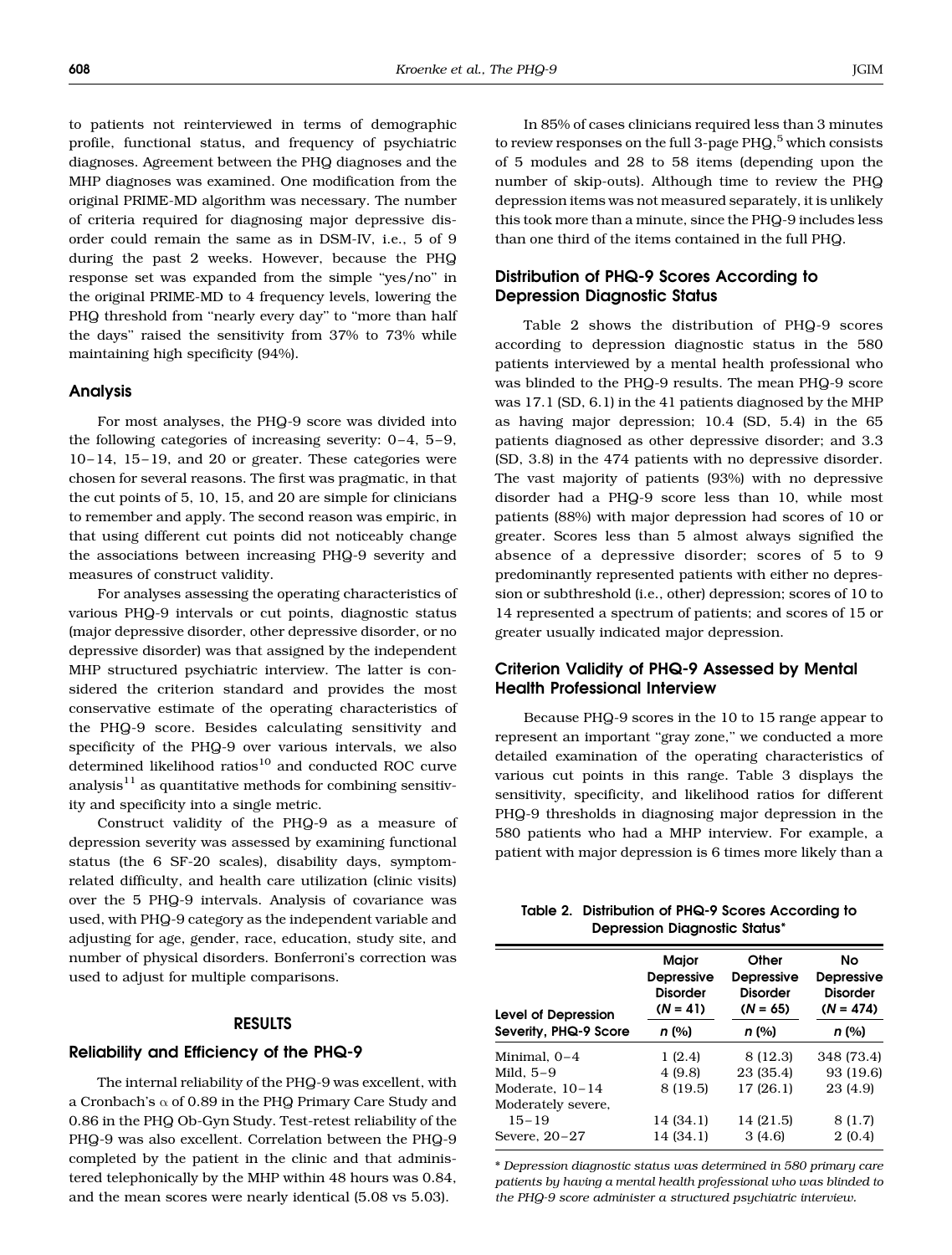|  | Table 3. Operating Characteristics of Various PHQ-9 |  |  |
|--|-----------------------------------------------------|--|--|
|  | <b>Cutpoints for Diagnosing Major Depression*</b>   |  |  |

| PHQ-9<br><b>Depression Score</b> | <b>Sensitivity</b><br>(%) | <b>Specificity</b><br>(%) | Likelihhod<br>Ratio |
|----------------------------------|---------------------------|---------------------------|---------------------|
| 9                                | 95                        | 84                        | 6.0                 |
| 10                               | 88                        | 88                        | 7.1                 |
| 11                               | 83                        | 89                        | 7.8                 |
| 12                               | 83                        | 92                        | 10.2                |
| 13                               | 78                        | 93                        | 11.1                |
| 14                               | 73                        | 94                        | 12.0                |
| 15                               | 68                        | 95                        | 13.6                |

\* In 580 patients who underwent a structured psychiatric interview by a mental health professional to determine the presence or absence of major depression using DSM-IV diagnostic criteria.

patient without major depression to have a PHQ-9 score of 9 or greater and 13.6 times more likely to have a score of 15 or greater. In this sample with a 7% prevalence of major depression (41 out of 580 patients), the positive predictive value for major depression ranged from 31% for a PHQ-9 cut point of 9 to 51% for a cut point of 15.

Examination of likelihood ratios further confirmed the substantial association between increasing PHQ-9 scores and the likelihood of major depression. The positive likelihood ratios of PHQ-9 scores of  $0-4$ ,  $5-9$ ,  $10-14$ ,  $15-19$ , and 20-27 for major depression were 0.04, 0.5, 2.6, 8.4, and 36.8, respectively. Interpretation of these likelihood ratios means that, for example, a PHQ-9 score in the 0-4 ranges is only  $0.04$  (i.e.,  $1/25$ ) times as likely in a patient with major depression compared to a patient without major depression, while a score of  $10$  to  $14$  is  $2.6$  times as likely and a score of 15 to 19 is 8.4 times as likely. The positive

likelihood ratio of these same 5 PHQ-9 intervals for any depression (i.e., major or other depressive disorder) was 0.12, 1.3, 4.9, 15.7, and 38.0, respectively.

ROC analysis showed that the area under the curve for the PHQ-9 in diagnosing major depression was 0.95, suggesting a test that discriminates well between persons withandwithoutmajor depression.The areaunder the curve for the 5-item mental health scale of the SF-20 was 0.93.

## Construct Validity of PHQ-9 Assessed by Functional Status and other Measures

As shown in Table 4, there was a strong association between increasing PHQ-9 depression severity scores and worsening function on all 6 SF-20 scales. Several findings should be noted. First, results were essentially the same for both the primary care and obstetrics-gynecology samples. Second, the monotonic decrease in SF-20 scores with increasing PHQ-9 scores were greatest for the scales that previous studies have shown should be most strongly related to depression, i.e., mental health, followed by social, overall, and role functioning, with a lesser relationship to pain and physical functioning.<sup>12</sup> Third, most pairwise comparisons within each SF-20 scale between successive PHQ-9 levels were highly significant.

Figure 1 illustrates graphically the relationship between increasing PHQ-9 scores and worsening functional status. Decrements in SF-20 scores are shown in terms of effect size, which is the difference in mean SF-20 scores, expressed as the number of standard deviations, between each PHQ-9 interval subgroup and the reference group. The reference group is the group with the lowest PHQ-9 scores (i.e., 0-4), and the standard deviation used is that of

|                          |                       |                       |                       |                 |                       | Mean (95% CI) SF-20 Scale Score |                       |                       |                       |                       |                       |              |
|--------------------------|-----------------------|-----------------------|-----------------------|-----------------|-----------------------|---------------------------------|-----------------------|-----------------------|-----------------------|-----------------------|-----------------------|--------------|
| Level of<br>Depression   |                       | Mental                |                       | Social          |                       | Role                            |                       | General               |                       | Pain                  |                       | Physical     |
| Severity,<br>PHQ-9 Score | Primary<br>Care       | Ob-gyn                | Primary<br>Care       | Ob-gyn          | Primary<br>Care       | Ob-gyn                          | Primary<br>Care       | Ob-gyn                | Primary<br>Care       | Ob-gyn                | Primary<br>Care       | Ob-gyn       |
| Minimal,                 |                       |                       |                       |                 |                       |                                 |                       |                       |                       |                       |                       |              |
| $1 - 4$                  | 81                    | 81                    | 92                    | 91              | 86                    | 88                              | 70                    | 75                    | 66                    | 73                    | 83                    | 86           |
|                          | $(80 \text{ to } 82)$ | (80 to 82)            | (91 to 93)            | (90 to 92)      | (84 to 88)            | (87 to 90)                      | (69 to 71)            | (73 to 76)            | $(65 \text{ to } 68)$ | $(72 \text{ to } 74)$ | (81 to 83)            | (85 to 87)   |
| Mild, 5-9                | 65                    | 66                    | 77                    | 81              | 63                    | 77                              | 50                    | 57                    | $52^{\mathrm{a}}$     | $59^{\rm a}$          | 69                    | $76^{\rm a}$ |
|                          | (64 to 66)            | $(64 \text{ to } 67)$ | $(75 \text{ to } 79)$ | (79 to 83)      | $(60 \text{ to } 66)$ | (74 to 79)                      | $(48 \text{ to } 52)$ | (55 to 58)            | (50 to 54)            | (57 to 61)            | $(67 \text{ to } 71)$ | (74 to 77)   |
| Moderate,                |                       |                       |                       |                 |                       |                                 |                       |                       |                       |                       |                       |              |
| $10 - 14$                | 51                    | 53                    | 65                    | $75^{\rm a}$    | $53^{\rm a}$          | $64^{\mathrm{a}}$               | 40 <sup>a</sup>       | 48                    | $49^{\rm a}$          | $53^{a,b}$            | $63^{\rm a}$          | $74^{\rm a}$ |
|                          | $(50 \text{ to } 53)$ | (51 to 55)            | $(62 \text{ to } 68)$ | (72 to 78)      | (49 to 58)            | $(60 \text{ to } 69)$           | (37 to 43)            | $(45 \text{ to } 51)$ | $(45 \text{ to } 52)$ | (50 to 57)            | $(60 \text{ to } 66)$ | (71 to 77)   |
| Moderately<br>severe,    |                       |                       |                       |                 |                       |                                 |                       |                       |                       |                       |                       |              |
| $15 - 19$                | 43                    | 45                    | 55                    | 68 <sup>a</sup> | $42^{\mathrm{a}}$     | $64^{a,b}$                      | $33^{a,b}$            | 40 <sup>a</sup>       | $45^{a,b}$            | 50 <sup>b</sup>       | $57^{a,b}$            | $74^{\rm a}$ |
|                          | $(40 \text{ to } 45)$ | $(42 \text{ to } 48)$ | (51 to 59)            | (63 to 72)      | (36 to 48)            | (57 to 71)                      | (29 to 37)            | $(35 \text{ to } 44)$ | (41 to 50)            | $(45 \text{ to } 55)$ | (53 to 61)            | (69 to 78)   |
| Severe,                  |                       |                       |                       |                 |                       |                                 |                       |                       |                       |                       |                       |              |
| $20 - 27$                | 29                    | 35                    | 40                    | 50              | 27                    | 48 <sup>b</sup>                 | 27 <sup>b</sup>       | 30 <sup>a</sup>       | 40 <sup>b</sup>       | 46 <sup>b</sup>       | 53 <sup>b</sup>       | 56           |
|                          | $(25 \text{ to } 31)$ | (31 to 39)            | $(35 \text{ to } 44)$ | (43 to 56)      | (20 to 35)            | (39 to 58)                      | (22 to 31)            | (24 to 36)            | $(35 \text{ to } 45)$ | $(40 \text{ to } 53)$ | $(48 \text{ to } 57)$ | (50 to 62)   |

Table 4. Relationship Between PHQ-9 Depression Score and SF-20 Health-related Quality of Life Scales\*

\* SF-20 scores are adjusted for age, gender, race, education, study site, and number of physical disorders. Point estimates for the mean as well as 95% confidence intervals  $(\pm 1.96 \times \text{standard error of the mean})$  are displayed.

Most pairwise comparisons of mean SF-20 scores between each PHQ-9 level within each scale are significant at P <sup>&</sup>lt; 0.05 using Bonferroni's correction for multiple comparisons. Only those pairwise comparisons that share a common superscript letter (a, b, or a,b} are not significant.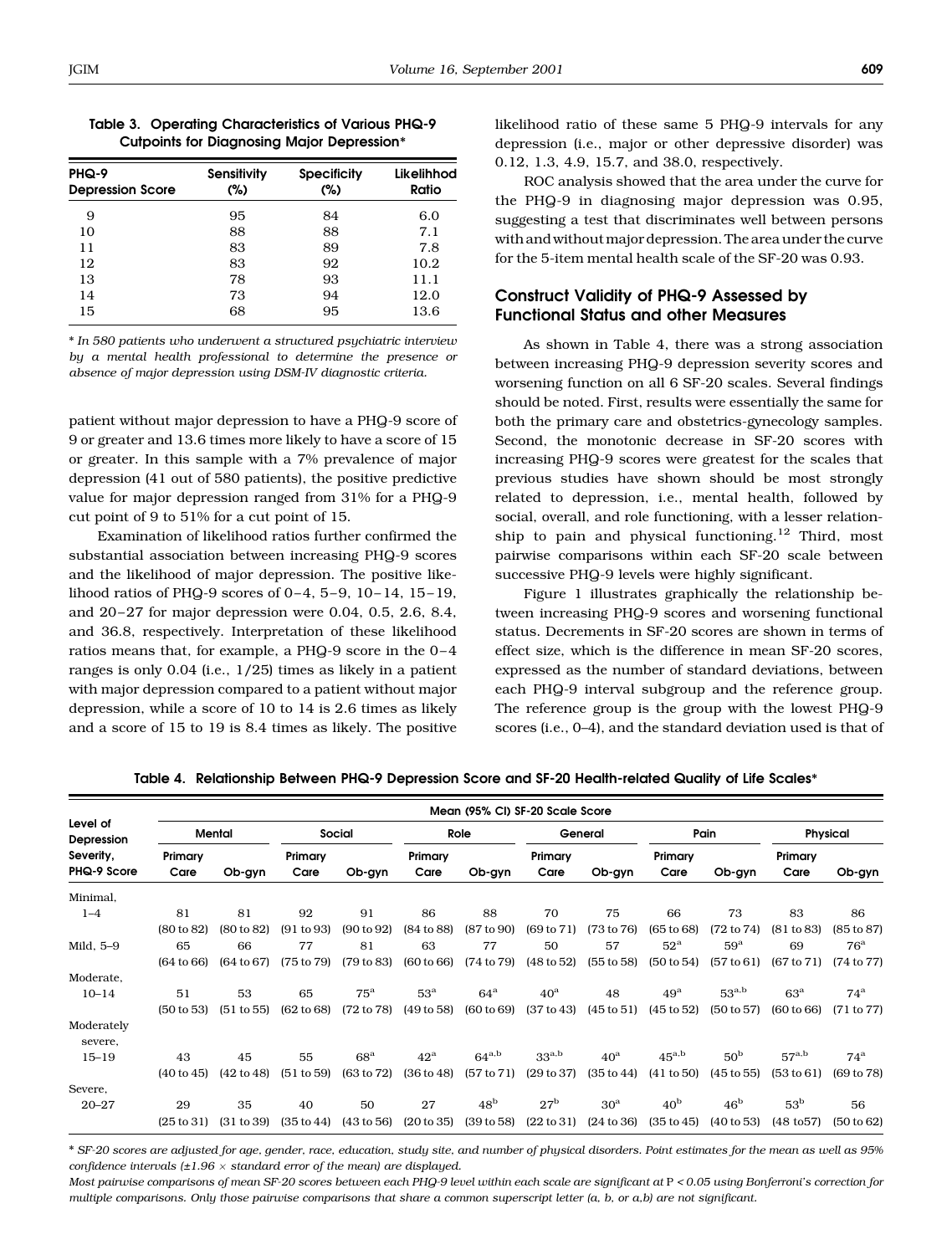the entire sample. Effect sizes of 0.5 and 0.8 are typically considered moderate and large between-group differences, respectively.<sup>13</sup> Figure 1 shows effect sizes for the primary care sample: results for the obstetrics-gynecology sample (not displayed) were similar.

When the PHQ-9 was examined as a continuous variable, its strength of association with the SF-20 scales was concordant with the pattern seen in Figure 1. The PHQ-9 correlated most strongly with mental health (0.73), followed by general health perceptions (0.55), social functioning (0.52), role functioning (0.43), physical functioning (0.37), and bodily pain (0.33).

Table 5 shows the association between PHQ-9 severity levels and 3 other measures of construct validity: selfreported disability days, clinic visits, and the general amount of difficulty patients attribute to their symptoms. Greater levels of depression severity were associated with a monotonic increase in disability days, health-care utilization, and symptom-related difficulty in activities and relationships. When the PHQ-9 was examined as a continuous variable, its correlation was 0.39 with disability days, 0.24with physician visits, and 0.55 with symptom-related difficulty.

Because our sample was relatively young and disproportionately female, we examined the influence of age and gender in several ways. First, simple correlations between PHQ-9 score and measures of construct validity were similar when examined separately for women and men, while correlations were somewhat lower but still highly significant in patients 65 years and older compared to younger individuals. Second, analysis of covariance results showed age had an independent and weak effect on only one outcome (SF-20 physical functioning), while gender had no independent effect.

The single item assessing difficulty that the patients attributed to their depressive symptoms correlated strongly with impairment as measured by the SF-20 subscales,



FIGURE 1. Relationship between depression severity as measured by the PHQ-9 and decline in functional status as measured by the 6 subscales of the SF-20. The decrement in SF-20 scores are shown as the difference between each PHQ-9 severity group and the nondepressed reference group (i.e., those with PHQ-9 scores of 0 to 4). Effect size is the difference in group means divided by the standard deviation of the entire sample.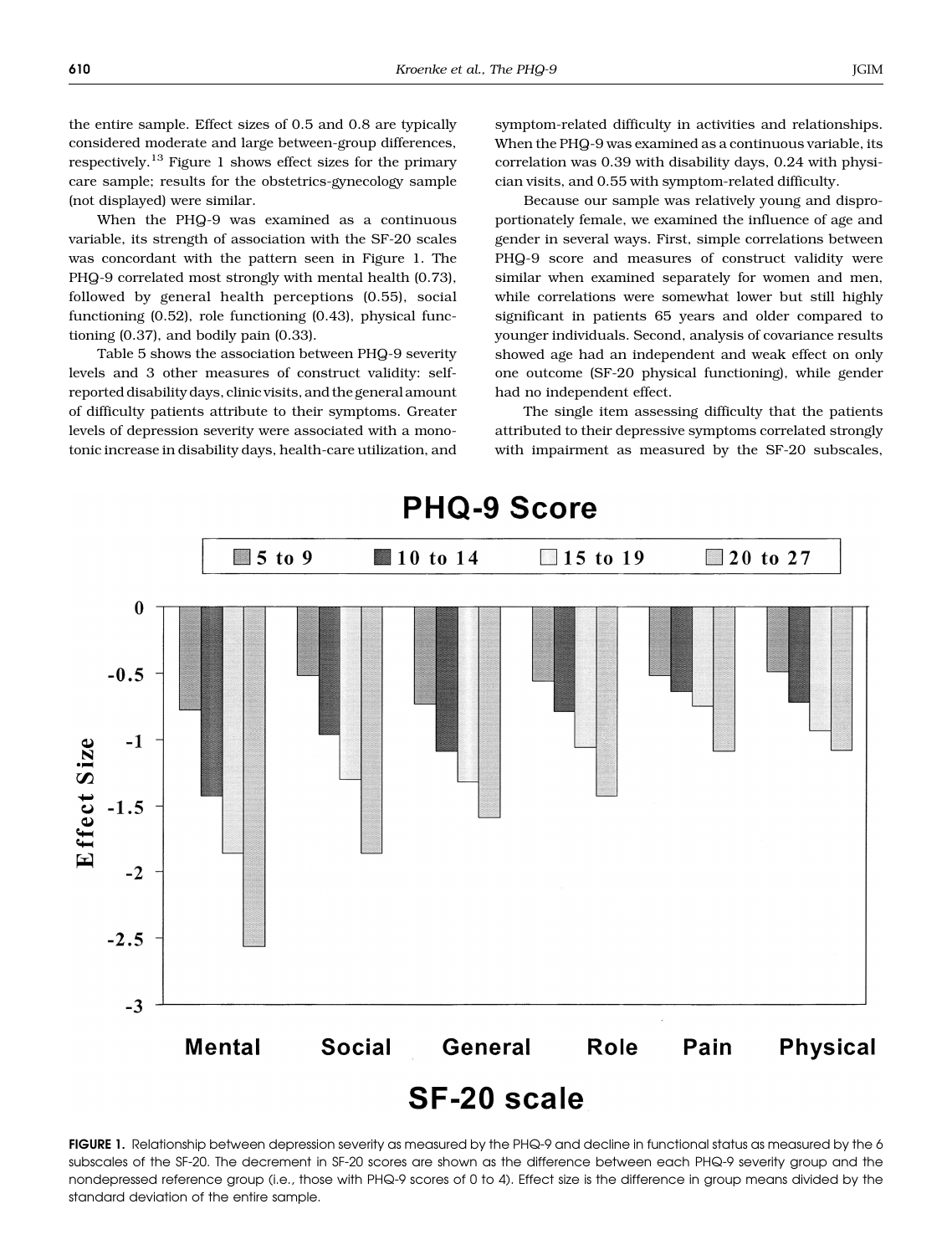|                                              | <b>Mean Disability</b><br>Days (95% CI)*   | Symptom-related<br>Difficulty (%) <sup>†</sup>          |                                  | <b>Mean Physician</b><br>Visits $(95\% \text{ Cl})^*$ |                                                               |                                              |
|----------------------------------------------|--------------------------------------------|---------------------------------------------------------|----------------------------------|-------------------------------------------------------|---------------------------------------------------------------|----------------------------------------------|
| Level of Depression<br>Severity, PHQ-9 Score | <b>Primary Care</b>                        | Obstetrics-<br>gynecology                               | Primary<br>Care                  | <b>Obstetrics-</b><br>gynecology                      | <b>Primary Care</b>                                           | <b>Obstetrics-</b><br>gynecology             |
| Minimal, 1-4                                 | $2.4$ (1.7 to 3.1)                         | $2.2(1.7 \text{ to } 2.7)$                              | 1.5                              | 0.6                                                   | 1.0 $(0.9 \text{ to } 1.1)$                                   | $0.9^{\rm a}$ (0.8 to 1.0)                   |
| Mild, 5–9                                    | 6.7 $(5.5 \text{ to } 7.8)$                | 5.8 (4.9 to 6.6)                                        | 10.2                             | 4.8                                                   | $1.8^{\rm a}$ (1.6 to 2.0)                                    | $0.9^a$ (1.0 to 1.4)                         |
| Moderate, 10-14                              | 11.4 $(9.5 \text{ to } 13.1)$              | $9.9^{\rm a}$ (8.4 to 11.3)                             | 24.4                             | 16.8                                                  | $2.0^{\circ}$ (1.7 to 2.4)                                    | $1.3^a$ (1.0 to 1.6)                         |
| Moderately severe, 15-19<br>Severe, 20-27    | 16.6 (14.1 to 19.0)<br>28.1 (25.2 to 31.0) | $10.8^{\rm a}$ (8.6 to 13.0)<br>$13.8^a$ (10.8 to 16.7) | $45.1^{\rm a}$<br>$57.1^{\rm a}$ | 36.0<br>56.6                                          | $2.4^{\mathrm{a}}$ (1.9 to 2.8)<br>$3.7(3.2 \text{ to } 4.2)$ | $2.3^b$ (1.8 to 2.8)<br>$2.3^b$ (1.7 to 3.0) |

### Table 5. Relationship Between PHQ-9 Depression Severity Score and Disability Days, Symptom-related Difficulty, and Clinic Visits

\* Disability days refers to number of days in past 3 months that their symptoms interfered with their usual activities. Physician visits refers to past 3 months also. Both are self-report. Means are also adjusted for age, gender, race, education, study site, and number of physical disorders.

 $^\dagger$  Response to single question: ''How difficult have these problems made it for you to do your work, take care of things at home, or get along with other people?" The 4 response categories are "not difficult at all," "somewhat difficult," "very difficult," and "extremely difficult." Report difficulty in this table refers to those patients reporting "very" or "extremely" difficult.

Most pairwise comparisons between each PHQ-9 severity level for a given variable are significant at P <sup>&</sup>lt; 0.05 using Bonferroni's correction for multiple comparisons. Only those pairwise comparisons that share a common superscript letter (a, b, or a,b} are not significant.

particularly those domains known to be most affected by mental disorders. Correlations of the single symptomrelated difficulty item with the SF-20 scales in the primary care sample were 0.53 for mental health, 0.42 for general health perceptions, 0.40 for social functioning, 0.38 for role functioning, 0.27 for bodily pain, and 0.27 for physical functioning. Although slightly lower in the obstetricsgynecology sample, correlations showed a similar rank order.

### **DISCUSSION**

Data from our 2 studies totaling 6,000 patients provide strong evidence for the validity of the PHQ-9 as a brief measure of depression severity. Criterion validity was demonstrated in the sample of 580 primary care patients who underwent an independent reinterview by a mental health professional. Construct validity was established by the strong association between PHQ-9 scores and functional status, disability days, and symptom-related difficulty. External validity was achieved by replicating the findings from the 3,000 primary care patients in a second sample of 3,000 obstetrics-gynecology patients. Indeed, the similar results seen in rather different patient populations suggests our PHQ-9 findings may be generalizable to outpatients seen in a variety of clinic settings.

Our analysis of the full range of PHQ-9 scores complements rather than supercedes the validated PHQ-9 algorithm for establishing categorical diagnoses. However, as the PHQ-9 is increasingly used as a continuous measure of depression severity, it will be helpful to know the probability of a major or subthreshold depressive disorder at various cut points. PHQ-9 scores of 5, 10, 15, and 20 represent valid and easy-to-remember thresholds demarcating the lower limits of mild, moderate, moderately severe, and severe depression. In particular, scores less than 10 seldom occur in individuals with major depression while scores of 15 or

greater usually signify the presence of major depression. In the 'gray zone" of 10 to 14, increasing  $PHQ-9$  scores are associated, as expected, with increasing specificity and declining sensitivity. However, the operating characteristics of the PHQ-9 displayed at various cut points in Table 2 compare favorably to 9 other case-finding instruments for depression in primary care which have an overall sensitivity of 84%, a specificity of 72%, and a positive likelihood ratio of  $2.86<sup>1</sup>$  Likewise, the positive predictive value of the PHQ-9 (ranging from 31% to 51% depending upon the cut point) is similar to other instruments: of note, predictive value is related not only to a measure's sensitivity and specificity but also the prevalence of depressive disorders.

The one depression measure that was used concurrently with the PHQ-9 in our subjects was the 5-item mental health scale of the SF-20, also known as the Mental Health Inventory (MHI-5). PHQ-9 scores were strongly correlated with MHI-5 scores in our subjects (Table 4and Figure 1). Berwick et al. used ROC analysis to determine how well the MHI-5 and several other measures discriminated between patients with and without major depression.<sup>14</sup> In their study, the area under the curve (AUC) was 0.89 for the MHI-5, 0.90 for the longer MHI-18, 0.89 for the 30-item General Health Questionnaire, and 0.80 for the 28-item Somatic Symptom Inventory. In our study, the AUC for major depression was 0.95 for the PHQ-9 and 0.93 for the MHI-5. It is unlikely that other depression-specific measures would be significantly better than the PHQ-9 since an AUC of 1.0 represents a perfect test.

A particularly important characteristic of a severity measure is its sensitivity to change over time. In other words, how precisely do declining or rising scores on the measure reflect improving or worsening depression in response to effective therapy or natural history? Although an exhaustive review of depression measures is beyond the scope of this paper but can be found elsewhere,  $4,12$  a brief discussion of selected measures is warranted. The Hamilton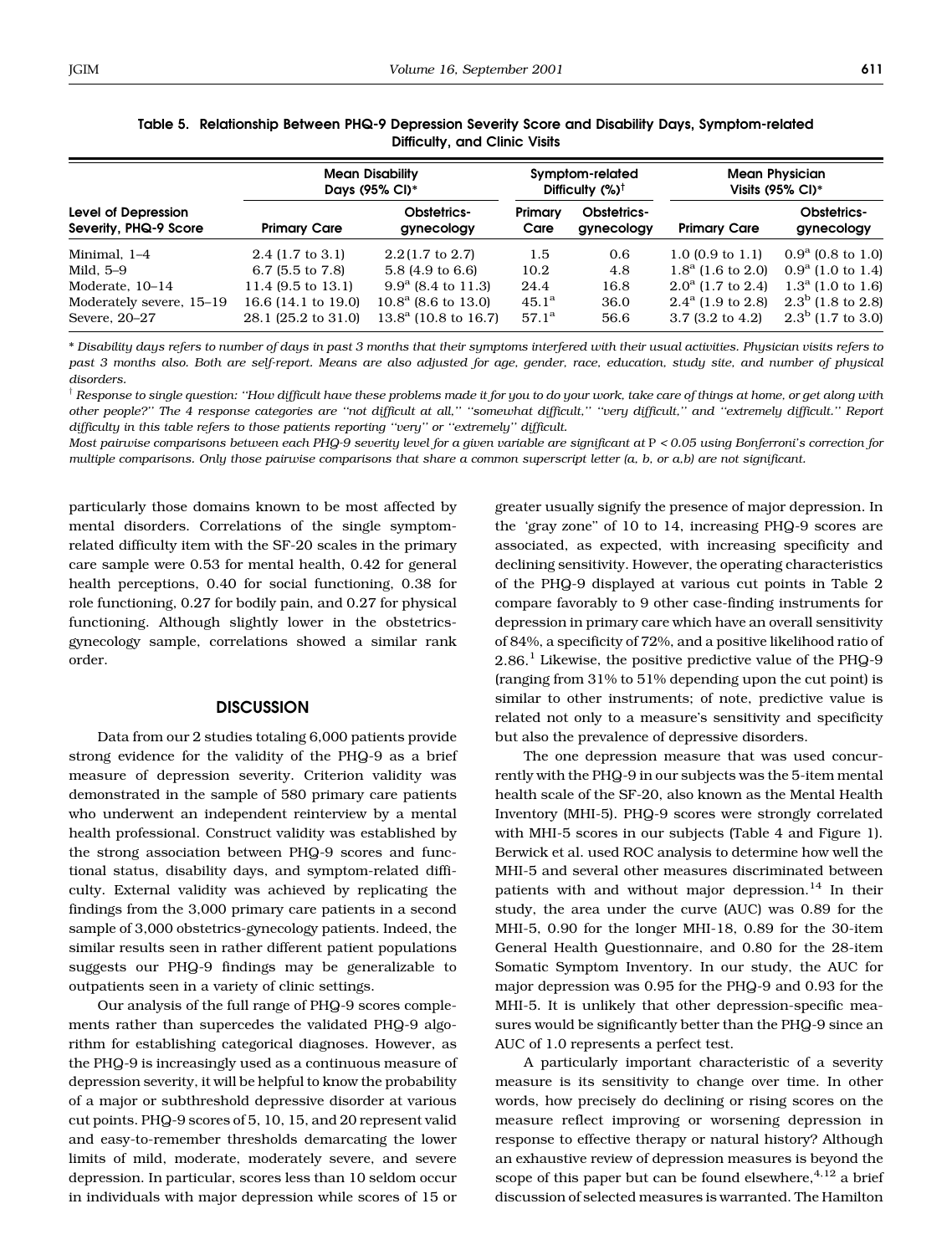Rating Scale for Depression has been the criterion standard outcome measure in clinical trials, but it can require 15 to 30 minutes of clinician time to administer and is therefore not feasible in many practice settings. The HAM-D is also rather complicated to score and requires substantial training in order to get reasonable inter-rater agreement. The Montgomery-Asberg Depression Rating Scale is about half as long as the HAM-D and probably just as sensitive to change.15,16 Like the HAM-D, however, the Montgomery-Asberg scale must be administered by a clinician with special training and still is moderately time intensive. Several self-administered scales-the 21-item Beck Depression Inventory and the 20-item Zung Self-Rating Depression Scale-also have been used as outcome measures but may be somewhat less sensitive to change than the HAM-D. $^{17}$  The SCL-20 has been used as an outcome measure in primary care clinical trials,  $18-20$  although published evidence on its sensitivity to change as well as other psychometric characteristics is limited. Epidemiological and clinical studies have established the 20-item CES-D as a valid measure for identifying depression, but there is less information regarding its sensitivity to change.

In summary, there appear to be many comparable measures for identifying depression,  $1,2,4,12$  including a number of self-administered scales. In contrast, it is less clear what the optimal measure for monitoring response to treatment may be, especially outside the setting of a clinical trial. Sensitivity to change is clearly a necessary feature, but other pragmatic considerations include the number of items, time required for completion, mode of administration (self-rating vs interviewer-administered scale), complexity of scoring, inter-rater agreement, and special training requirements. The specific items included in the scale are another factor. One advantage of the PHQ-9 is its exclusive focus on the 9 diagnostic criteria for DSM-IV depressive disorders. On the other hand, some may argue that instruments including symptoms not in the DSM-IV criteria (e.g., loneliness, hopelessness, and anxiety) may have additional value to the clinician. At the same time, it is possible that such scales are less specific for major depression and other mood disorders and may discriminate less accurately depression from anxiety or even general psychological distress.

The major limitation of our study is its cross-sectional design. While our large sample establishes the construct and criterion validity of the PHQ-9, longitudinal studies are needed to establish its sensitivity to change. This will require the completion of several large ongoing clinical trials using the PHQ-9 in parallel with the HAM-D or other established outcome measures. It will also be useful to define the threshold that represents an adequate clinical response. A preliminary approach would be to consider a PHQ-9 score less than 10 and a 50% decline from the pretreatment score as clinically significant improvement. While any proposed threshold requires prospective verification, this approach would be consistent with that established for the HAM-D. Other study limitations are that validation was based on telephone rather than face-toface interviews and the time for patients to complete the PHQ-9 was not determined.

Detecting depression and initiating treatment are necessary but often insufficient steps to improve outcomes in primary care. $^{21}$  Monitoring clinical response to therapy is also critical. Multiple studies have shown that monitoring is often inadequate, resulting in clinician failure to detect medication noncompliance, increase the antidepressant dosage, change or augment pharmacotherapy, or add psychotherapy as needed.<sup>21,22</sup> Having a simple self-administered measure to complete either in the clinic or by telephone administration (e.g., nurse administration<sup>23</sup> or interactive voice recording $^{24}$ ) would save clinicians the time needed to inquire about the presence and severity of each of the 9 DSM-IV symptoms to assess outcomes.

Brief measures are more likely to be used in the busy setting of clinical practice. For example, many practitioners have found it more feasible to use the 4-item CAGE questionnaire than a number of longer alcohol screening measures. Of note, as few as 1 or 2 questions have demonstrated a high sensitivity in screening for major depression.<sup>2,25</sup> Brevity is just as likely to be a valued attribute when it comes to assessing depression severity as it is when establishing depressive diagnoses. Brevity coupled with its construct and criterion validity makes the PHQ-9 an attractive, dual-purpose instrument for making diagnoses and assessing severity of depressive disorders. If the PHQ-9 proves sensitive to change in clinical trials, it could also be a useful measure for monitoring outcomes of depression therapy.

The development of the PHQ-9 was underwritten by an educational grant from Pfizer US Pharmaceuticals, New York, NY. PRIME-MD is a trademark of Pfizer Copyright held by Pfizer.

### **REFERENCES**

- 1. Mulrow CD, Williams JW, Gerety MB, Ramirez G, Montiel OM, Kerber C. Case-finding instruments for depression in primary care settings. Ann Intern Med. 1995:122:913-21.
- 2. Whooley MA, Avins AL, Miranda J, Browner WS. Case-finding instruments for depression: two questions are as good as many. J Gen Intern Med. 1997:12:439-45.
- 3. Keller MB, Kocsis JH, Thase ME, et al. Maintenance phase efficacy of sertraline for chronic depression: a randomized controlled trial. JAMA. 1998:280:1665-72.
- 4. McDowell I, Kristjansson E, Newell C. Depression. In: McDowell I, Newell C, eds. Measuring Health: A Guide to Rating Scales and Questionnaires. 2nd ed. New York, NY: Oxford University Press: 1996:238-86.
- 5. Spitzer RL, Kroenke K, Williams JBW. Patient Health Questionnaire Study Group. Validity and utility of a self-report version of PRIME-MD: the PHQ Primary Care Study. JAMA. 1999:282:1737-44.
- 6. Spitzer RL, Williams JBW, Kroenke K, et al. Validity and utility of the Patient Health Questionnaire in assessment of 3000 obstetricgynecologic patients: the PRIME-MD Patient Health Questionnaire Obstetrics-Gynecology Study. Am J Obstet Gynecol. 2000:183: 759-69.
- 7. Stewart AL, Hays RD, Ware JE. The MOS Short-Form General Health Survey: reliability and validity in a patient population. Med Care. 1988:26:724-32.